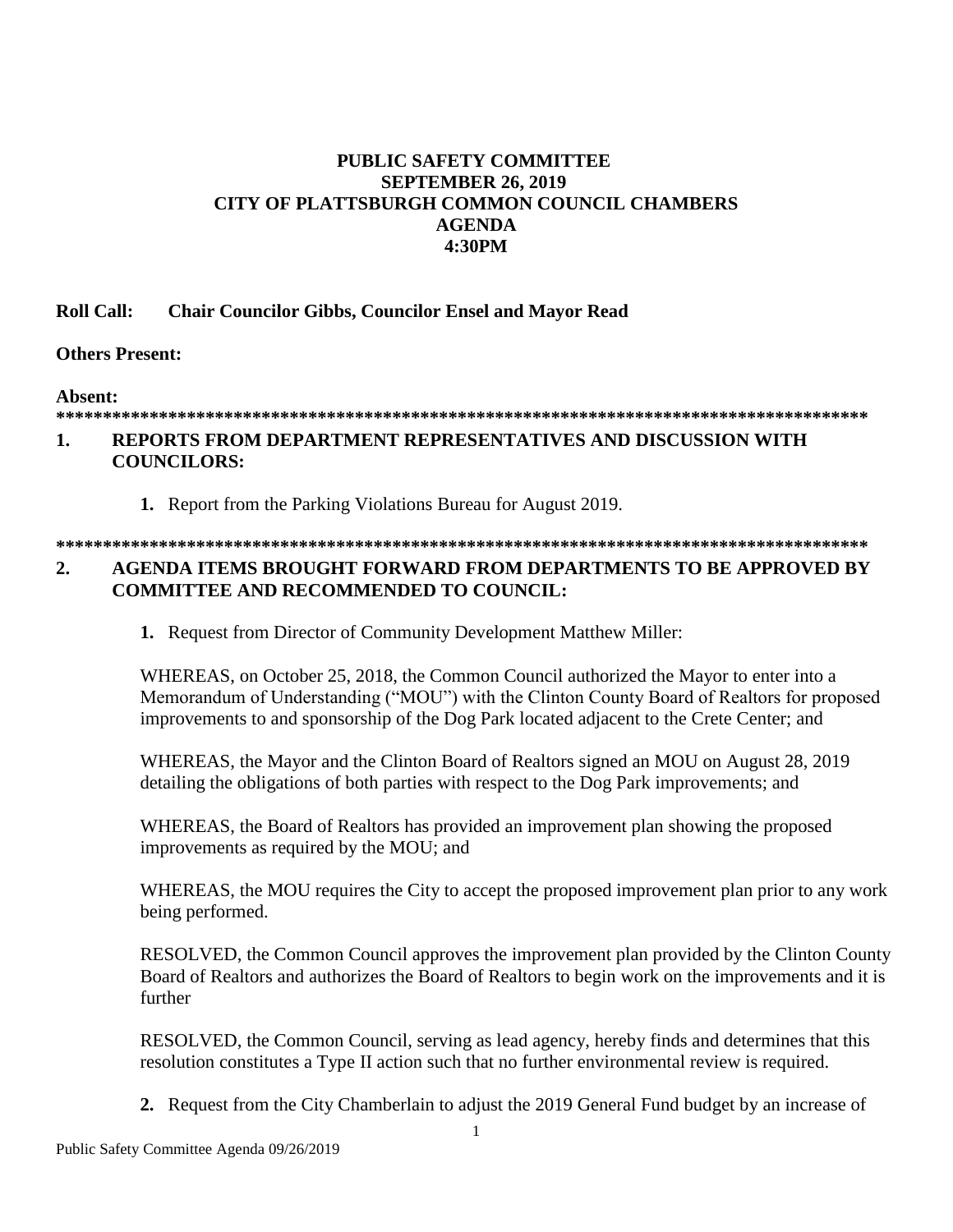\$12,330.00 for unbudgeted and under-budgeted line items related to Finance Office operations and financial related appropriations for property taxes and unallocated insurance.

**3.** Request from the City Chamberlain to transfer \$2,500.00 of Parking Lot Fund 2019 budgeted items for vehicle supplies and parts to the technical and special materials budget line for unbudgeted costs therefore requiring no increase to the Parking Lot Fund 2019 budget.

**4.** Request from the City Chamberlain to adjust the 2019 Water Fund budget by an increase of \$12,800.00 for unbudgeted and under-budgeted line items related to personnel payroll and equipment repair costs in administration and operations and the financial related appropriations for property taxes.

**5.** Request from the City Chamberlain to authorize a 2019 General Fund budget transfer within the Municipal Buildings budget from repairs to contract services of \$2,200.00 to provide appropriation for the annual elevator maintenance agreement payment.

**6.** Request from the City Chamberlain to adjust the 2019 General Fund and Capital Fund budgets by a combined total of \$626,115.00 for the recognition of all DRI reimbursable expenditures as estimated revenues and appropriations instead of cash spent as pre-paid expenses, required under the opinion of the City's outside auditors, Boulrice & Wood, CPA's PC, for financial statement presentation purposes.

**7.** Request from Canadian Pacific Railway to close Miller Street and have a short term detour for maintenance of the railroad crossing. The anticipated road closure is requested from Monday, September 30 – Friday, October 4, 2019 from 6am to 2pm daily.

**8.** Request from the City Chamberlain to authorize executing a three month extension of the City's current banking agreement with Glens Falls National Bank, citing the same terms and conditions as the five year agreement expiring on September  $30<sup>th</sup>$ , 2019. A formal RFP will be issued to all local banks in October 2019 to solicit quotes for a new five year banking agreement to take effect beginning with the City's fiscal period beginning on January  $1<sup>st</sup>$ , 2020.

**9.** Request from Director of Community Development Matthew Miller:

WHEREAS, during its meeting on June 13, 2019, the Common Council authorized the Mayor and the Director of Community Development to pursue a formal and binding cooperative agreement with Clinton County to accomplish a reconfiguration of the County's Government Center parking lot; and

WHEREAS, Clinton County has received bids for construction services related to the reconfiguration that parking lot; and

WHEREAS, Clinton County and the City of Plattsburgh both find that the agreement serves a proper public purpose; and

RESOLVED, the Common Council hereby authorizes the Mayor to sign a cooperative agreement with Clinton County which requires the City to pay \$64,000 to the County for those construction costs related to extending the existing County Government Center parking lot to the existing